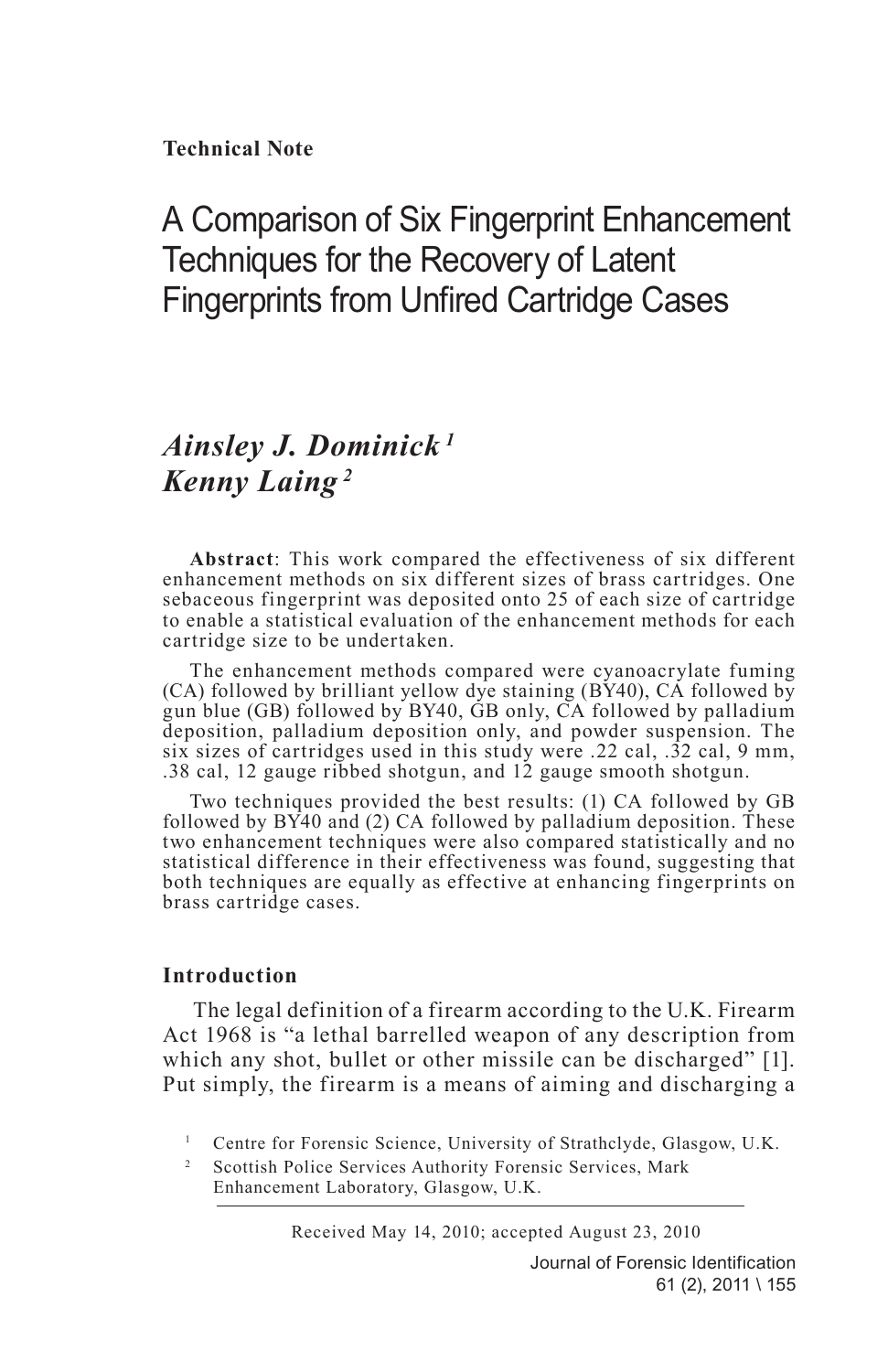projectile. The projectile is more commonly known as the bullet, but in order for the bullet to fire, it is normally enclosed in a metallic case with a propellant and a primer. This metallic case is more commonly referred to as the cartridge case, and these are manufactured to fit the firing chamber of a firearm.

When the cartridge is loaded into the firearm, there is the potential for a fingerprint to be deposited onto the casing. However, there have been low success rates of recovering fingerprints from fired cartridge cases. This is due to factors such as friction between the cartridge case and the firearm surface, high temperature and pressure generated within the cartridge case at the moment of firing, and the cartridge case's exposure to the combustion gases and discharge residues upon firing [2]. Although fired cartridge cases can be recovered from a crime scene, it is also possible to recover unfired cartridges that have not been exposed to the factors which have been found to deteriorate the deposited fingerprint.

This study was undertaken, under laboratory conditions, to test the effectiveness of cyanoacrylate followed by BY40 against other previously published enhancement techniques of palladium deposition [3, 4] and gun blue [4–6] and also to compare it to powder suspension, of which its effectiveness on cartridge cases is unknown.

#### **Materials and Methods**

The most common sizes of casings that are recovered from crime scenes within the Strathclyde Police region are .22 cal, .32 cal, 9 mm, .38 cal, and 12 gauge shotshells. Therefore, in this study, the following brands of ammunition were used:

- .22 cal (Eley High Velocity)
- .32 cal (Remington UMC)
- 9 mm (Sellier & Bellot)
- .38 cal (Winchester Western)
- 12 gauge shotshells, ribbed (Eley Grand Prix)
- 12 gauge shotshells smooth (Winchester AA Plus)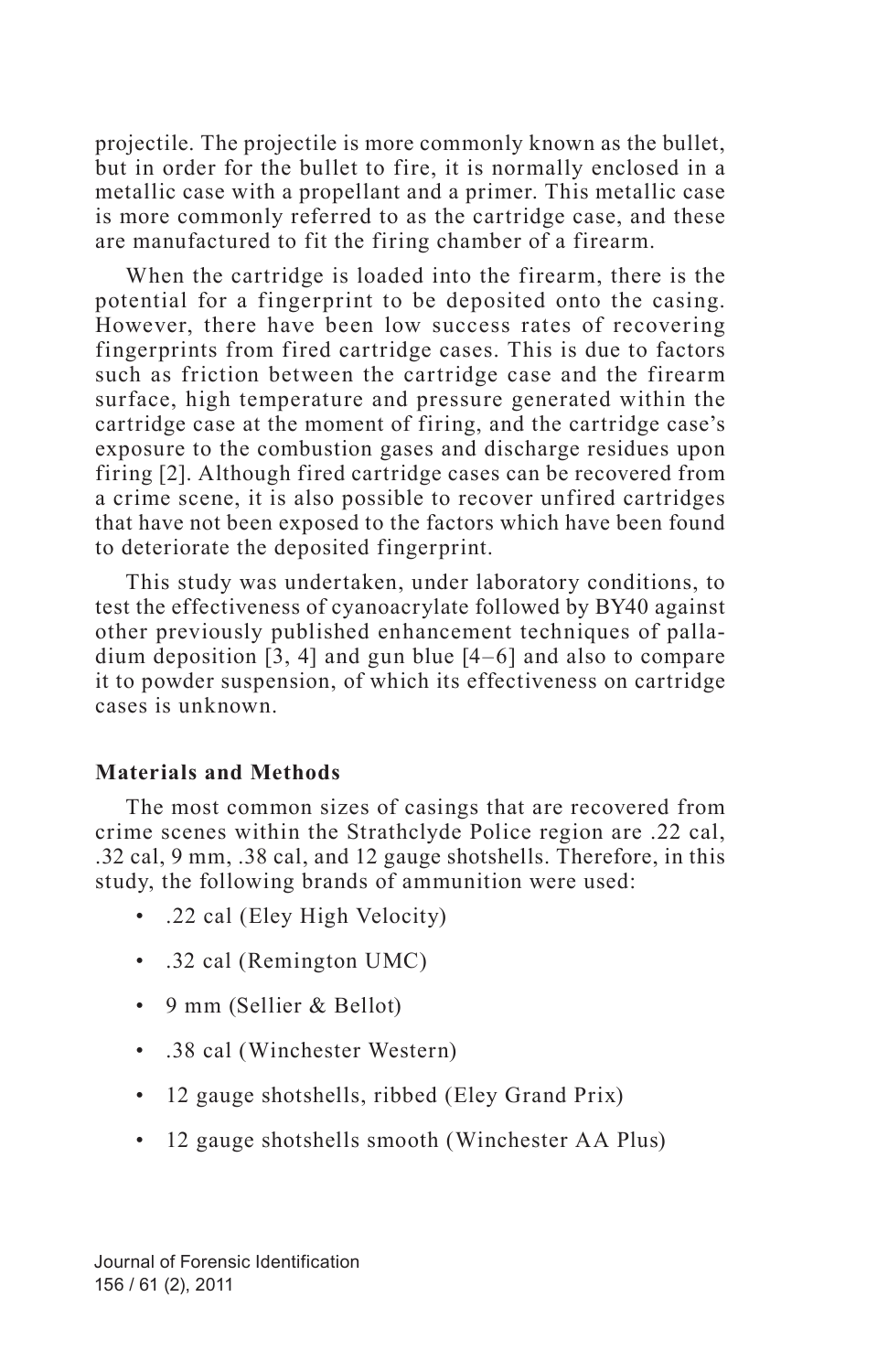The same brand was used for each caliber throughout the study. All cartridges were washed in ethanol and left to air-dry before fingerprint deposition occurred. Only one donor was used in this study. The donor deposited only sebaceous fingerprints (achieved by rubbing the nose and forehead before fingerprint deposition). The fingerprints deposited on the shotgun cases were placed across both the plastic and the brass surfaces to assess the ability of the fingerprint enhancement on both materials.

The six enhancement methods compared in this study were cyanoacrylate fuming followed by brillant yellow 40 dye staining (CA–BY40), cyanoacrylate fuming followed by gun blue dye staining followed by brillant yellow 40 dye staining (CA–GB–BY40), gun blue only (GB), black powder suspension, cyanoacrylate fuming followed by palladium deposition (CA-palladium), and palladium deposition only. Twenty-five new cartridges of each caliber were used for each enhancement technique.

Cyanoacr ylate fuming was achieved by using 3 g of Cyanobloom (Foster + Freeman, Evesham, Worcestershire). The cartridges were placed in the fuming cabinet (Mason Vactron MVC5000, Evesham, Worcestershire) and closed. The cyanoacrylate fuming program is given in Table 1. Once completed, the cyanoacrylate residue was dyed by submerging the cartridges in BY40 (2 g in 1 L of ethanol) (Keystone, Huddersfield, West Yorkshire). They were then rinsed in cold water and left to dry overnight. The cartridges were later examined under light of 385–469 nm and viewed using a 476 nm viewing filter [7].

| Cyanoacrylate<br>Program | Time<br>(min) | Temperature<br>(C) | <b>Relative Humidity</b><br>$(\%RH)$ |
|--------------------------|---------------|--------------------|--------------------------------------|
| Initializing             |               | 24                 | 66                                   |
| Humidity                 |               | 25                 | 70                                   |
| Glue                     | 20            | 120                | 80                                   |
| Initializing             |               | 110                | 80                                   |
| Purge                    |               | reducing to 29     | reducing to room humidity            |

*Table 1 Cyanoacrylate fuming cycle program.*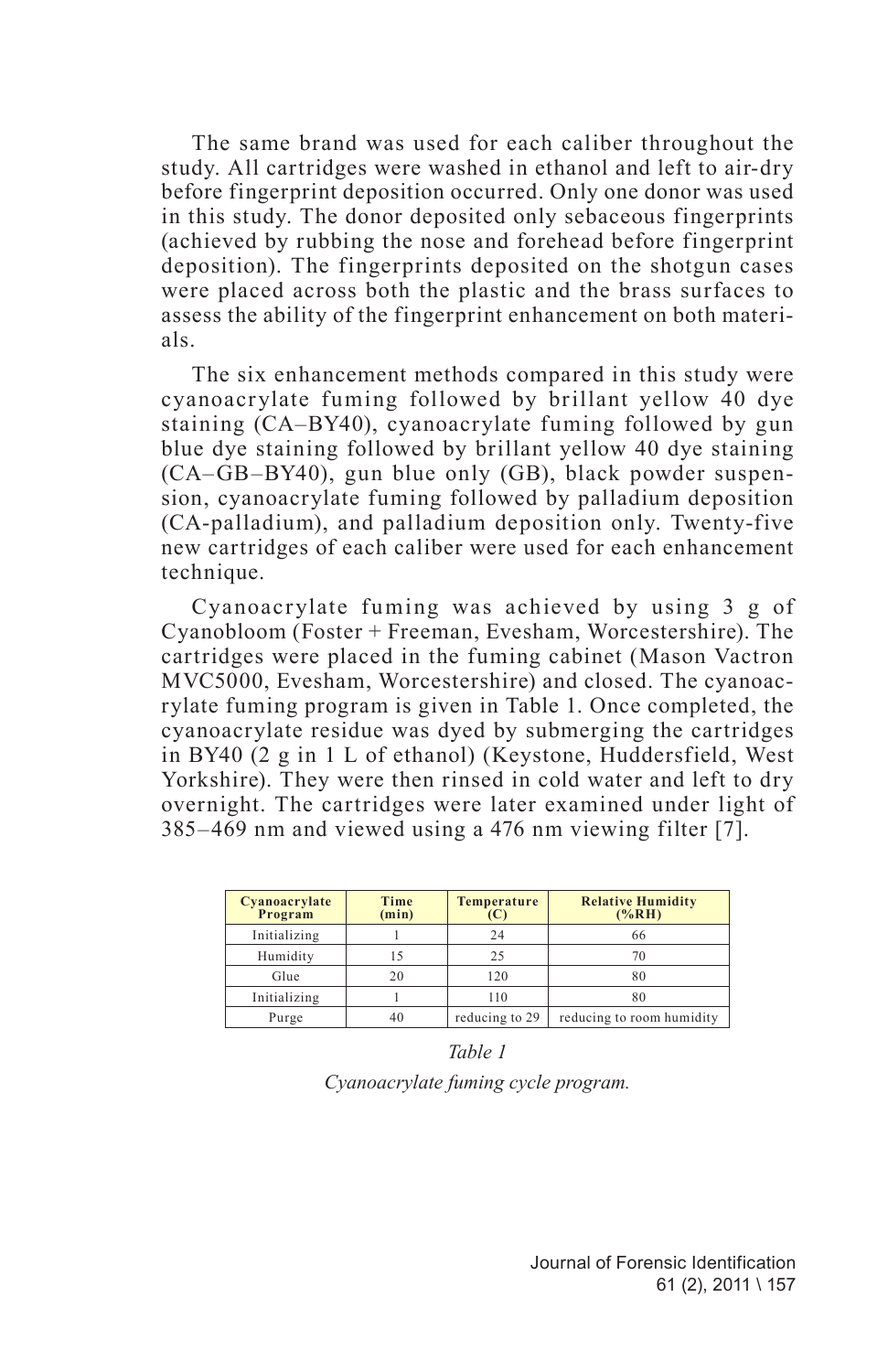Gun blue and palladium deposition react with the substrate on which the fingerprint has been deposited rather than with the actual fingerprint deposit. The gun bluing process is essentially an artificial rusting process using a specially prepared oxidizing solution containing selenious acid  $(H<sub>2</sub>SeO<sub>3</sub>)$  and a cupric salt in an acid solution. When selenious acid and cupric ions are reduced (as they can oxidize certain metals), a black copperselenide coating is formed on the metal surface, leaving the fingerprint intact [2, 6]. Palladium deposition is a displacement process that involves the oxidation of the metal, resulting in the deposition of palladium [2].

The gun blue solution was prepared by adding 2.3 mL of Super Blue Liquid Gun Blue (Birchwood Casey, Eden Prairie, Jacksonville, Minnesota) to 97.7 mL distilled water [8]. For the gun bluing portions of the CA–GB–BY40 and GB processing techniques, the cartridges were submerged in gun blue solution until sufficient development occurred (only the brass part of the shotgun cartridges was submerged). The bluing process was then halted by submerging the cartridges in distilled water before air-drying overnight. If BY40 dyeing was required, this was undertaken on the following day.

For the CA-palladium and palladium only deposition techniques, the solution was prepared by adding palladium chloride (0.88 g) to 50 mL distilled water containing sodium chloride (2.929 g) and stirring constantly until the palladium dichloride dissolved. The cartridges were submerged in the palladium solution for 40 seconds before rinsing in distilled water (again, only the brass part of the shotgun cartridges was submerged).

The powder suspension used in this study was a 1:1 mixture of dark adhesive-side powder and EZFLO solution (both Sirchie, Youngsville, NC) and it was applied using a squirrel-hair brush. The powder suspension was rinsed off using cool tap water from a hand-held sprayer after eight seconds.

#### **Results and Discussion**

As previously stated, 25 of each type of cartridge were exposed to each enhancement technique. Therefore, if all fingerprints were enhanced by a particular enhancement technique, a total of 25 identifiable fingerprints would be recovered. Table 2 gives the number of these fingerprints recovered for each enhancement method.

Journal of Forensic Identification 158 / 61 (2), 2011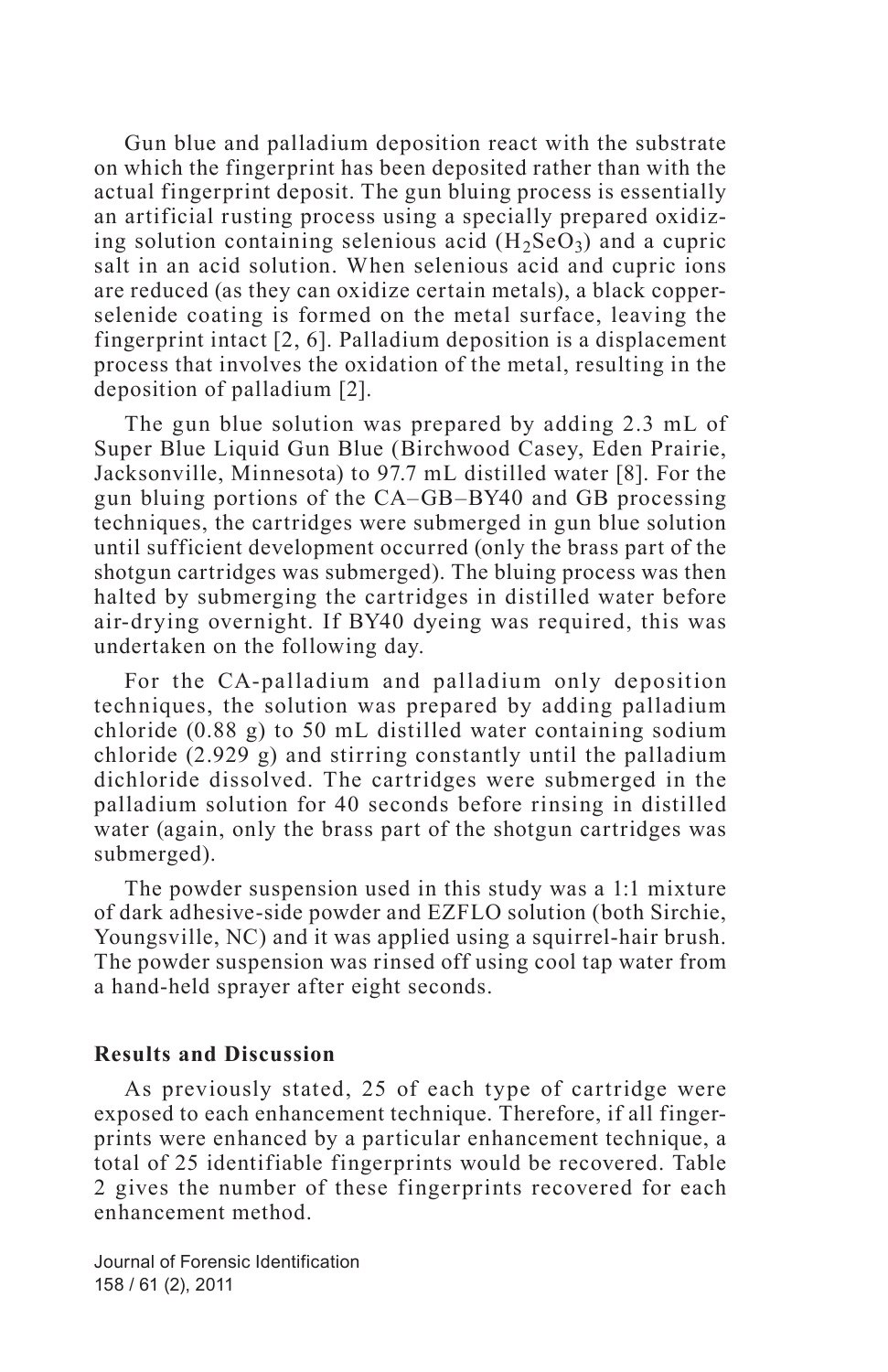A Kolmogorov-Smirnov test was undertaken to assess the normality of the data distribution. Figure 1 is the normality plot generated using Minitab.

|                | <b>Number of Fingerprints Recovered for Fach Enhancement Technique</b> |              |                |                             |                     |                   |  |
|----------------|------------------------------------------------------------------------|--------------|----------------|-----------------------------|---------------------|-------------------|--|
| Cartridge      | $CA-BY40$                                                              | $CA-GB-BY40$ | <b>GB</b> Only | Powder<br><b>Suspension</b> | <b>CA-Palladium</b> | Palladium<br>Only |  |
| .22            |                                                                        |              |                |                             |                     |                   |  |
| .32            | 13                                                                     | 20           |                |                             | 23                  | 14                |  |
| 9mm            | 14                                                                     | 21           |                |                             | 20                  | 16                |  |
| .38            | 13                                                                     | 24           | 13             |                             | 25                  | 19                |  |
| Ribbed shotgun | 24                                                                     | 24           |                |                             | 25                  | 13                |  |
| Smooth shotgun | 25                                                                     | 25           | 16             | 10                          | 25                  | 13                |  |

*Table 2*

*Number of fingerprints enhanced using various enhancement techniques on various cartridges.*



*Figure 1*

*Normality plot for number of fingerprints enhanced on cartridge cases.*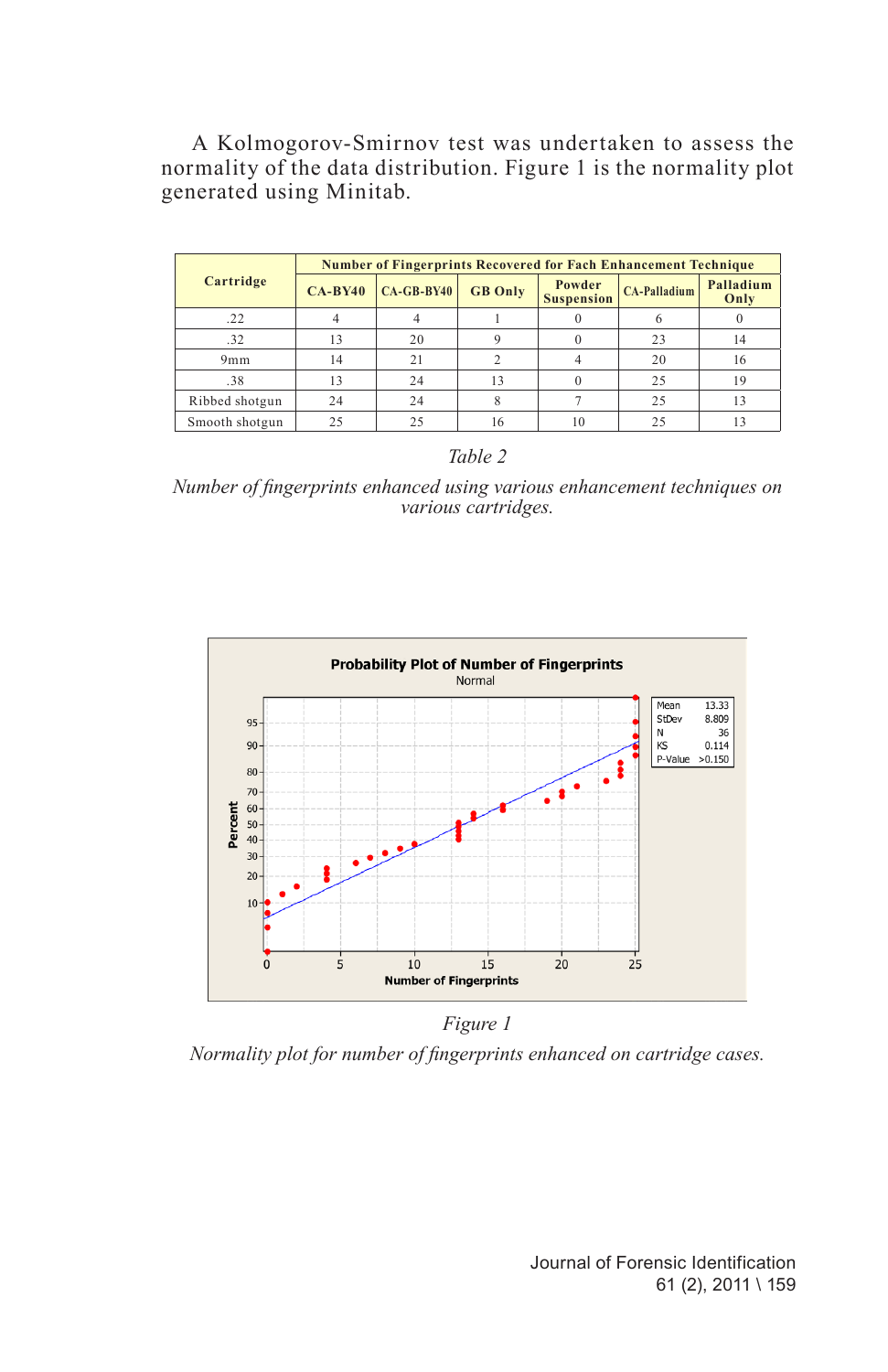The Kolmogorov-Smirnov normality test produces a P-value; in this case, the P-value is  $>0.15$ . This value is compared to the test statistic, which is an  $\alpha$  value of 0.05. If the P-value is greater than the  $\alpha$  value, then the data is normally distributed. If the P-value is less than 0.05, then the data is not normally distributed [9]. From these results, it can be seen that the data is normally distributed. Therefore, further statistical tests, such as analysis of variance, can be performed because of the normality of the data.

A balanced analysis of variance (ANOVA) test was conducted that investigated the factors which were varied during the experiment (type of cartridge and enhancement technique) in order to determine their effect on the response variable (number of fingerprints). The ANOVA calculation is used to determine which of the effects in the model are statistically significant by generating the P-value. This P-value is compared to the  $\alpha$  value of 0.05, with  $P < 0.05$  indicating the variable has a significant effect on the response or  $P > 0.05$  indicating no significant effect on the response [9]. The ANOVA test for each variable (type of cartridge and enhancement technique) both produced P-values of 0.000. Therefore, both variables have a significant effect on the number of fingerprints that were enhanced.

A main effects plot can also be generated on Minitab that calculates the mean number of fingerprints recovered for each cartridge size and enhancement technique. This plot is given in Figure 2.

The main effects plot shows that for all cartridge sizes, CA–palladium is the most effective technique, closely followed by CA–GB–BY40. Powder suspension produced the poorest results. Upon examining the mean results in terms of cartridge size, it is clear that as the cartridge size increases, the number of fingerprints that can be recovered increases. The poor results seen by GB only compared to its inclusion in the CA has also been witnessed by Dr. George Saunders while working with the U.S. Secret Service [10, 11].

An interaction plot was also generated using Minitab that examined the interaction between the two variables. This is given in Figure 3.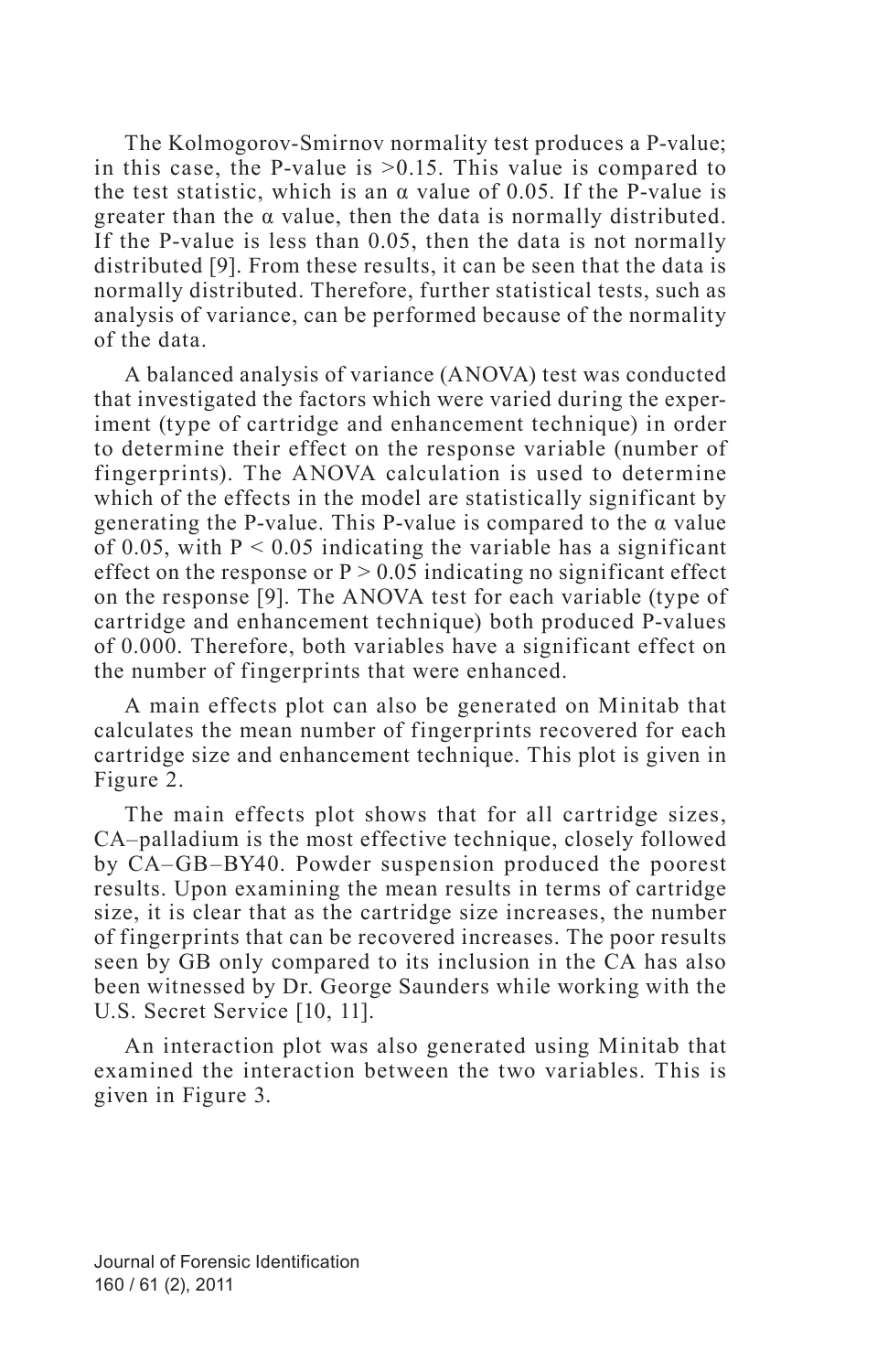

*Figure 2 Main effects plot for number of fingerprints.*



*Figure 3 Interaction plot for number of fingerprints (y-axis = mean number of fingerprints).*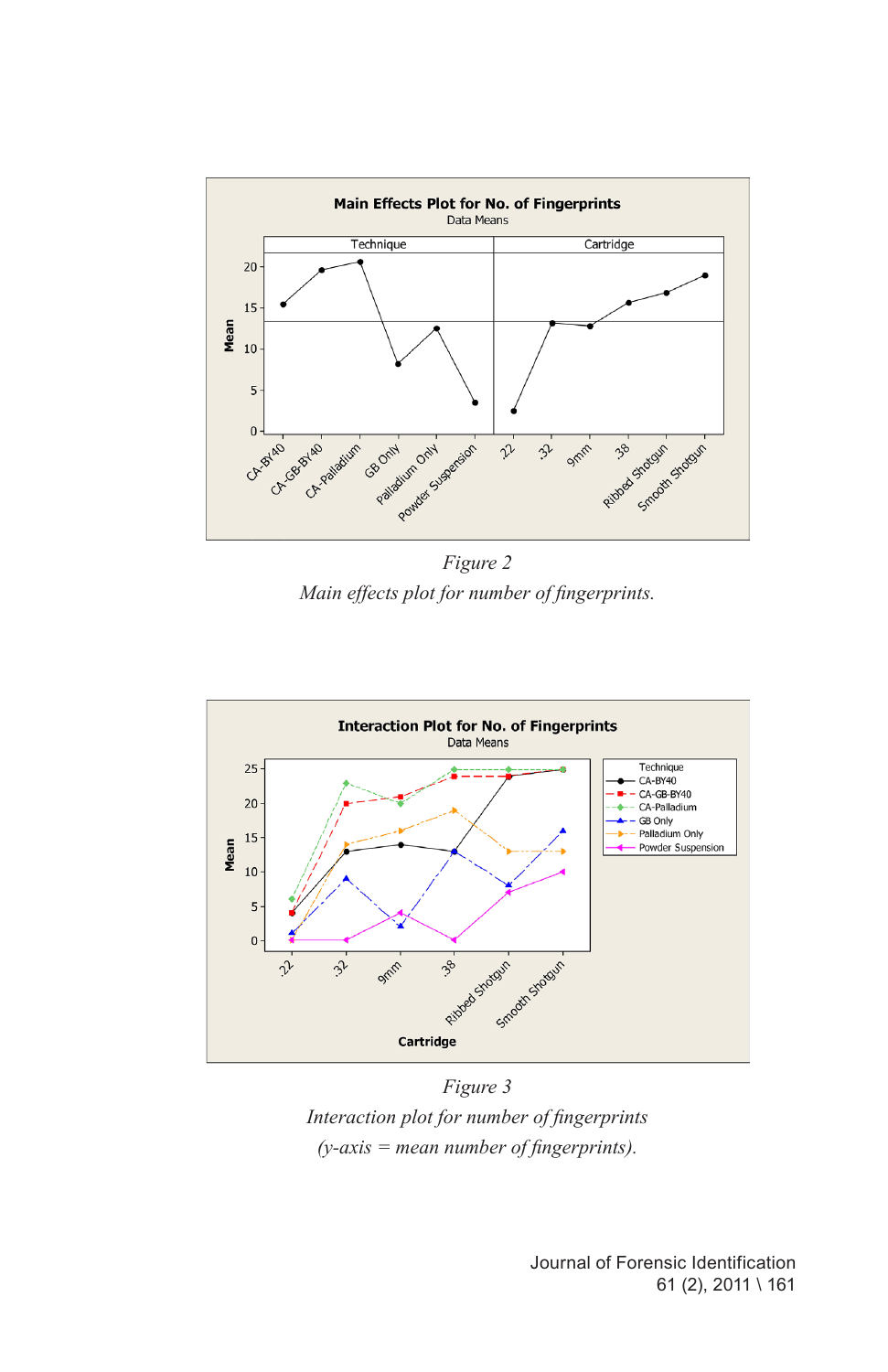The interaction plot shows that for all cartridge sizes, the CA–palladium consistently produced more fingerprints (except for 9 mm cartridges) than any other technique. Only one more fingerprint was enhanced on 9 mm cartridges by CA–GB–BY40 than by CA–palladium. Therefore, CA–palladium can be considered the most effective enhancement technique for a range of cartridge sizes.

Because both CA–palladium and CA–GB–BY40 produced very similar results, the reproducibility of the two techniques was assessed by repeating the tests a second time. The results are given in Table 3.

|                | <b>Number of Fingerprints Recovered</b> |                      |                     |                      |  |  |  |
|----------------|-----------------------------------------|----------------------|---------------------|----------------------|--|--|--|
| Cartridge      |                                         | <b>CA-Palladium</b>  | $CA-GB-BY40$        |                      |  |  |  |
|                | <b>Initial Test</b>                     | <b>Repeated Test</b> | <b>Initial Test</b> | <b>Repeated Test</b> |  |  |  |
| .22            | 6                                       |                      |                     |                      |  |  |  |
| .32            | 23                                      | 24                   | 20                  | 21                   |  |  |  |
| $9 \text{ mm}$ | 20                                      | 21                   | 21                  | 22                   |  |  |  |
| .38            | 25                                      | 22                   | 24                  | 21                   |  |  |  |
| Ribbed shotgun | 25                                      | 25                   | 24                  | 23                   |  |  |  |
| Smooth shotgun | 25                                      | 25                   | 25                  | 23                   |  |  |  |

#### *Table 3*

#### *Results of the reproducibility study.*

A Kolmogorov-Smirnov test was undertaken to assess the normality of the data and this gave a P-value of <0.010 for each enhancement technique. Therefore, the data was not normally distributed for both techniques. To test for a statistical difference in the two enhancement sets, it was not possible to undertake ANOVA tests because the data was not normally distributed. Therefore, Kruskal-Wallis tests were undertaken that assess the medians in the data sets, also by generating P-values. The P-values are also tested against an  $\alpha$  value of 0.05, and this will indicate whether there is a statistical difference between each set (sets 1 and 2) for each enhancement technique [9]. The Kruskal-Wallis P-value generated was 0.103 for CA–palladium, which indicated that there was no significant difference in the number of fingerprints recovered using this technique. The Kruskal-Wallis P-value was 0.125 for CA–GB–BY40, which indicated that there was no significant difference in the number of fingerprints recovered using this technique also. This shows that both techniques are reproducible.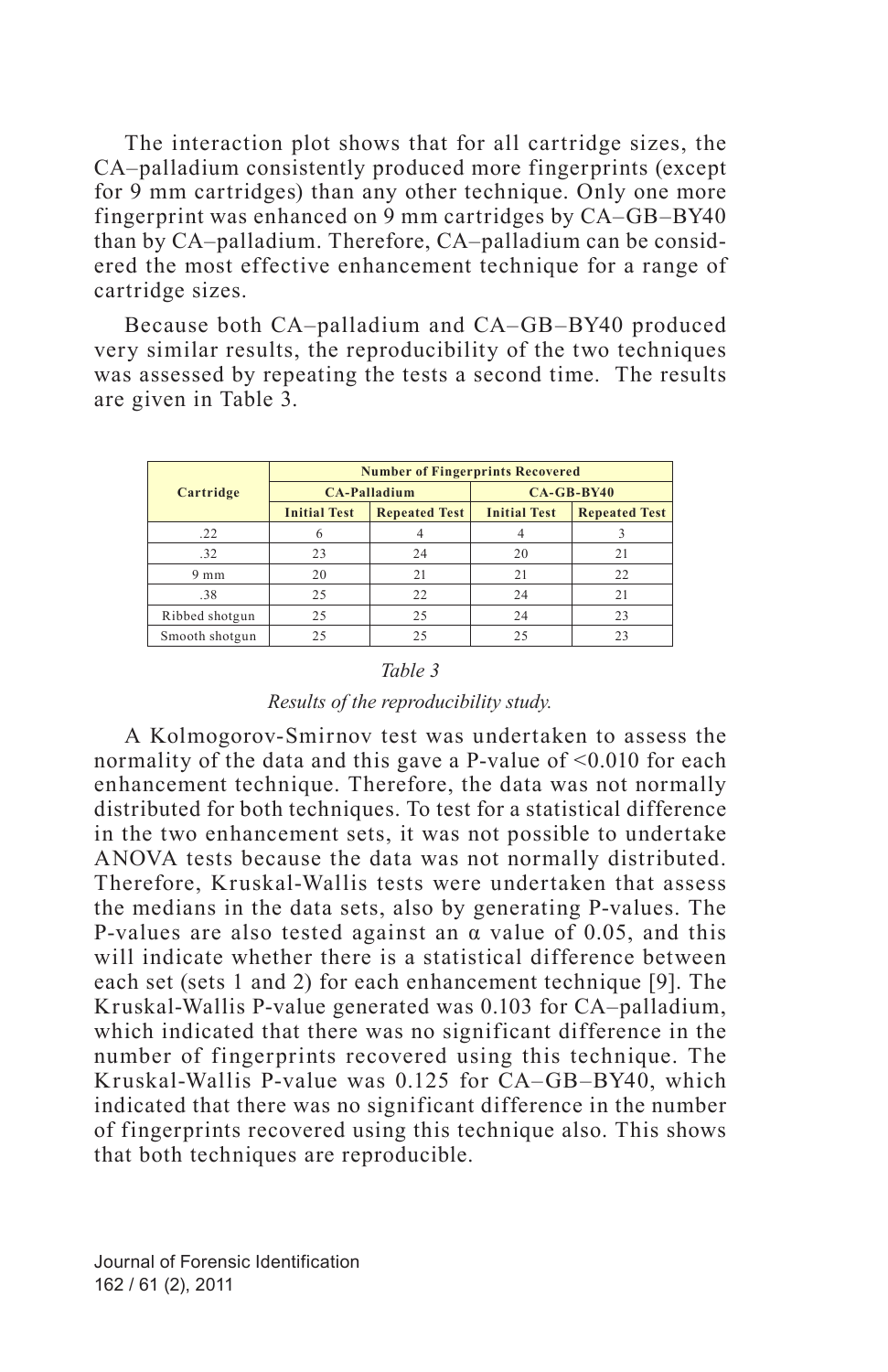An interaction plot was also generated on Minitab for this reproducibility data to assess whether CA–palladium is most effective across all cartridge sizes (except for 9 mm) as shown in Figure 3. This interaction plot is given in Figure 4.



*Figure 4 Interaction plot for reproducibility tests (y-axis = mean number of potentially identifiable fingerprints).*

This interaction plot shows that CA–GB–BY40 was still superior on the 9 mm cartridge cases. CA–palladium was still more effective on the other five calibers. However, the number of fingerprints recovered using each technique was very close for each size of cartridge.

A Kruskal-Wallis test was also performed to assess whether there was a statistical difference in the results for each enhancement technique. This produced a P-value of 0.285, which, when compared to the α value of 0.05, showed that there was no difference in the results obtained by each technique. Therefore, statistically, there was no difference in the results obtained by either CA–GB–BY40 and CA–palladium.

Palladium chloride is more expensive than the gun blue solution, therefore, the CA–palladium is the more expensive technique of the two. However, an examination of the cartridges can be undertaken the day after treatment, whereas the CA–GB–BY40 takes two days before examination can be undertaken (to allow the cartridges to dry overnight from the gun blue submersion on day one and then to dry overnight from the BY40 submersion on day two). Therefore, each enhancement laboratory must weigh these two options when deciding which enhancement method to use.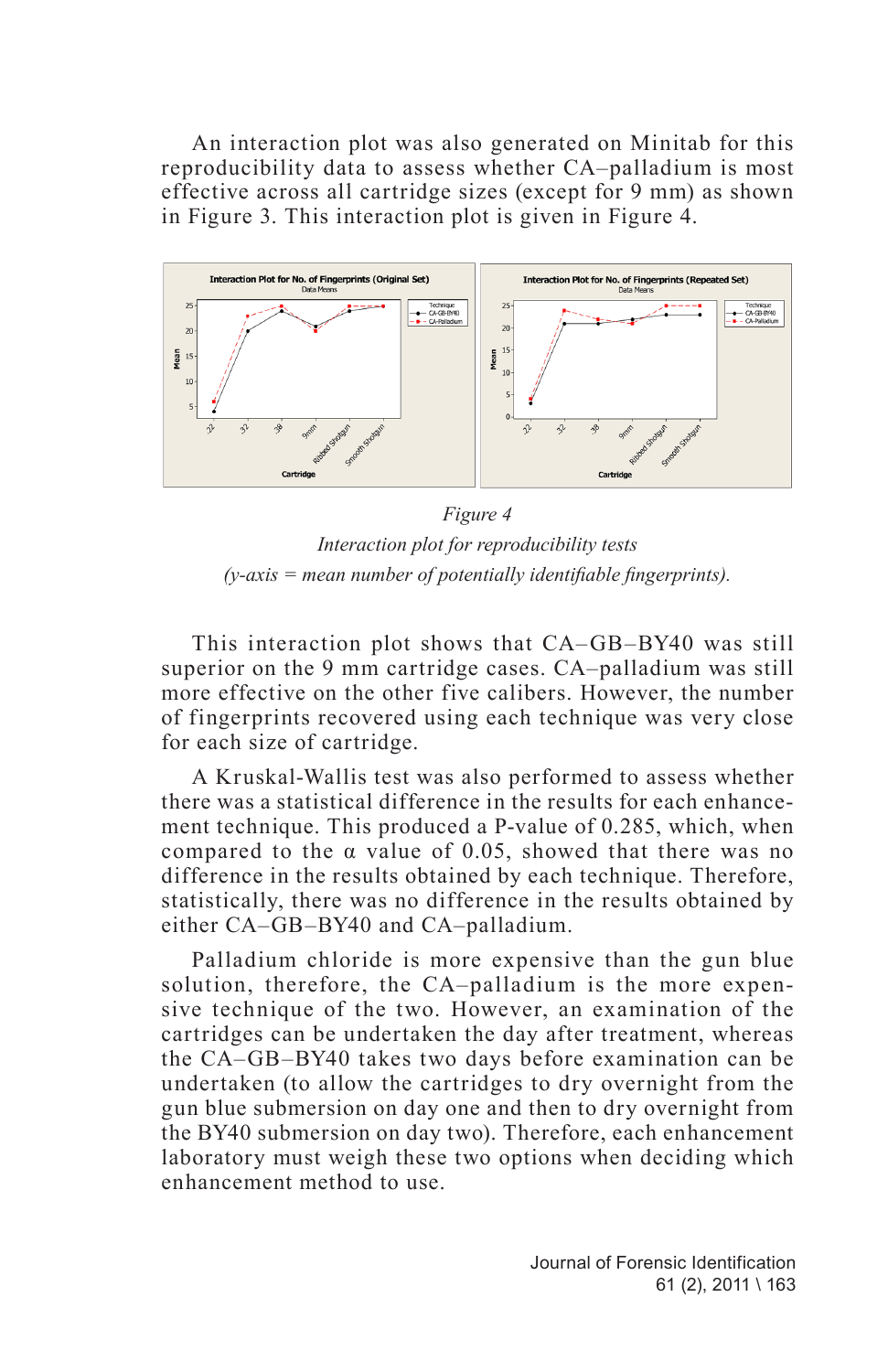# **Conclusion**

In conclusion, six enhancement techniques were tested to determine the most effective enhancement method for unfired cartridge cases. Two techniques were found to be superior to the others examined: CA–palladium and CA–GB–BY40. Statistically, these enhancement methods are equally as good as each other although graphically, CA–palladium produced marginally better results on five of the six cartridge sizes tested. Therefore, the introduction of a specific metal treatment into an already common nonporous fingerprint enhancement technique increases the yield of potentially identifiable fingerprints recovered from unfired cartridge cases.

For further information, please contact:

Ainsley J. Dominick Centre for Forensic Science University of Strathclyde Royal College 204 George Street Glasgow G1<sup>1</sup>XW United Kingdom ainsley.dominick@strath.ac.uk

# **References**

- 1. *Firearms Act 1968*; United Kingdom Public General Acts, Chapter 27, Part IV, Section 57 (1).
- 2. Champod, C.; Lennard, C.; Margot, P.; Stoilovic, M. *Fingerprints and Other Ridge Impressions*; CRC Press: Boca Raton, FL, 2004; pp 164–166.
- 3. Migron, Y.; Mandler, D. Development of Latent Fingerprints on Unfired Cartridges by Palladium Deposition: A Surface Study. *J. For. Sci*. **1997**, *42* (6), 986–992.
- 4. Migron, Y.; Hocherman, G.; Springer, E.; Almog, J.; Mandler, D. Visualization of Sebaceous Fingerprints on Fired Cartridge Cases: A Laboratory Study. *J. For. Sci*. **1997**, *43*  (3), 543–548.
- 5. Bentsen, R. K.; Brown, J. K.; Dinsmore, A.; Harbey, K. K.; Kee, T. G. Post Firing Visualisation of Fingerprint on Spent Cartridge Cases. *Sci. Justice*, **1996**, *36* (1), 3–8.
- 6. Cantu, A. A.; Leben, D. A.; Ramotowski, R.; Kopera, J.; Simms, J. R. Use of Acidified Hydrogen Peroxide to Remove Excess Gun Blue from Gun Blue-Treated Cartridge Cases and to Develop Latent Prints on Untreated Cartridge Cases. *J. For. Sci*. **1998**, *43* (2), 294–298.